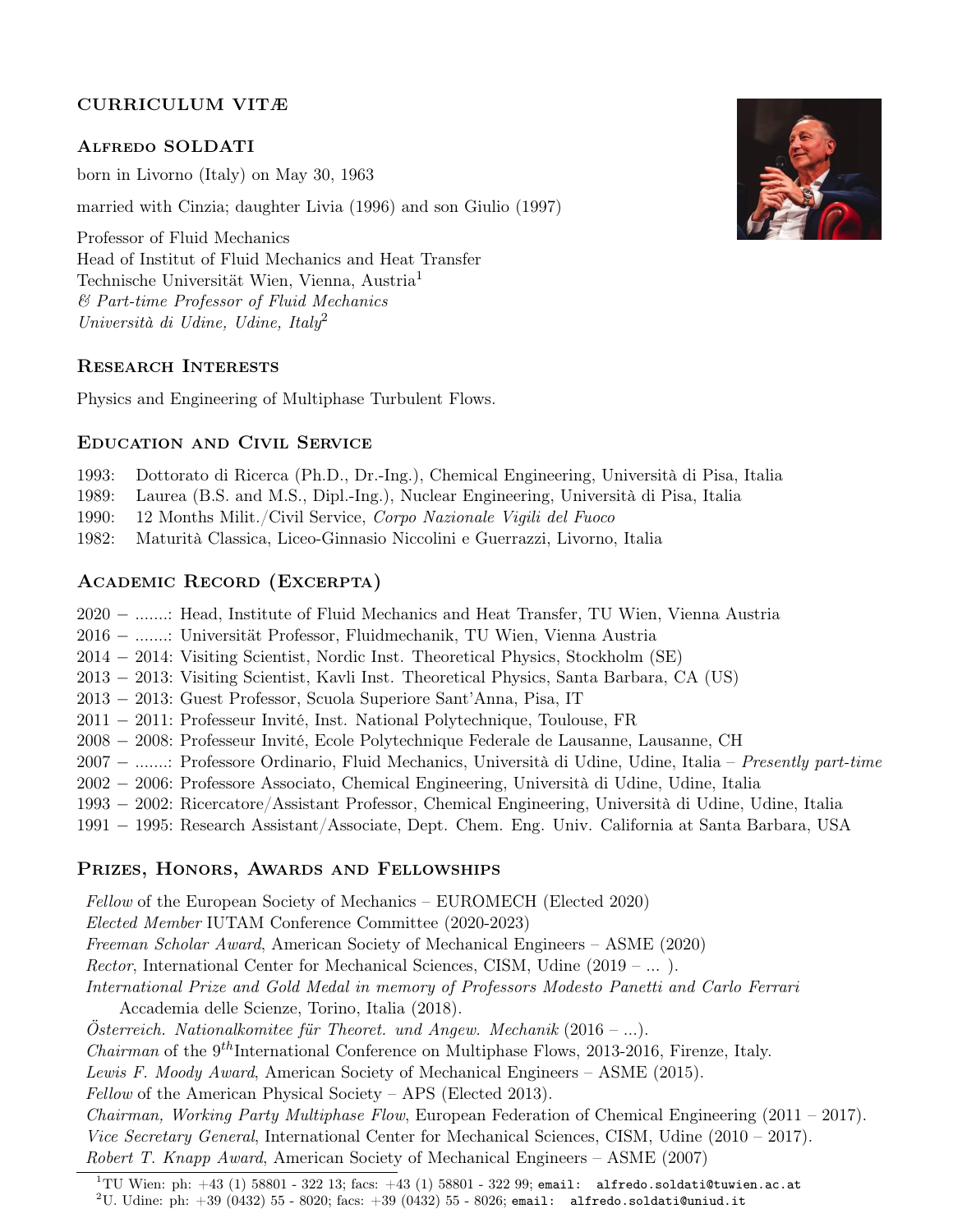### Editorial Appointments

| 2017 -  : International Journal of Multiphase Flow Editor in Chief (with S. Balachandar) |        |
|------------------------------------------------------------------------------------------|--------|
| $2014 - 2017$ : ASME Journal of Fluids Engineering Associate Editor                      |        |
| $2005-2017$ : Acta Mechanica                                                             | Editor |

# Plenary/Keynote/Invited Talks & Seminars

Plenary/Keynote Talks: IUTAM Symposium on Turbulent Structure and Particles-Turbulence Interaction, Lanzhou (CN)-2021; BICTAM-CISM Symposium on Dispersed Multiphase Flows: from Measuring to Modeling, Beijing (CN)-2021; ASME-FED Fluids Engineering Division Summer Meeting - ASME Freeman Scholar Lecture, Orlando, FL (US)-2020; The Sixth International Conference on Advanced Model Measurement Technology for the Maritime Industry, Roma (IT)-2019; 21th Australasian Conference on Fluid Mechanics, Adelaide (AU)-2018; 25th Convegno Italiano di Idraulica e Costruzioni Idrauliche, Ancona (IT)-2018; 25th Japanese Society for Multiphase Flow Lecture Course Tokyo (JP)-2017; 4th Int. Conf. on Turbulence and Interactions, Cargèse, Corsica (FR)-2016; 3rd Polish Congress of Mechanics, Gdansk, (PL)-2015; Int. Symp. on Turbulence and Shear Flow Phenomena, Melbourne (AU)-2015; International Conference on Numerical Methods for Multiphase Flow, Darmstadt (DE)-2014; Particles in Turbulence, Eindhoven (NL)-2014; Direct and Large-Eddy Simulation. ERCOFTAC, Dresden (DE)-2013; Fluid-mediated particle transport in geophysical flows, Kavli Institute, Santa Barbara, CA (US)-2013; ECCOMAS, Wien (AT)-2012; Symposium on Multiphase Flow and Transport Phenomena, Agadir (MO)-2012; International Conference on Multiphase Flow, Tampa, FL (US)-2010; Workshop of Multiphase Flow and Mixing Phenomena, Krakow (PL)-2007; Italian Conference on Chemical and Process Engineering, Giardini-Naxos (IT)-2005; Gesellschaft fûr Angewandte Mathematik und Mechanik, Dresden (DE)-2004.

Doctoral/Departmental Seminars: Over 100 Scientific Seminars in Departmental Seminar Programs and Doctoral Programs in International Academic Institutions (North America; Asia; Europe; Australia) and in Industrial and Technical Events (Europe).

# Academic and Professional Services – Past and Current

CINECA Scientific Panel (HPC Scientific Committee); Vice-Provost for Sport, Università di Udine; Director, Doctoral Program in Env. & Energy Engng Sciences, Università di Udine; Steering Commitee, Excellence Programme School, (Scuola Superiore), Università di Udine; Member, Administrative Board of LOD Srl SpinOff of the Università di Udine (also Founder and Shareholder); Vice-Provost for Liaisons with Enterprises, Università di Udine; Italian representative Working Party Multiphase Flow, European Federation of Chemical Engineering; Director Interdepartmental center for Fluid Mechanics & Hydraulics, Università di Udine.

# International Academic Evaluation Roles

### Academic Recruitment/Promotion Committee at Professor level

USA: MIT, Boston, MA; University of California, Berkeley; University of Oklahoma; SWEDEN: Chalmers University, Gothenburg; UK: Newcastle University; Israel: Technion, Israel Institute of Technology; China: Tsinghua University, Beijing; Australia: Monash University, Melbourne; AE: Masdar Institute of Science and Technology; Slovenia: University of Maribor. ITALY AND AUSTRIA: Ex-officio service in promotion, recruitment and habilitation committees.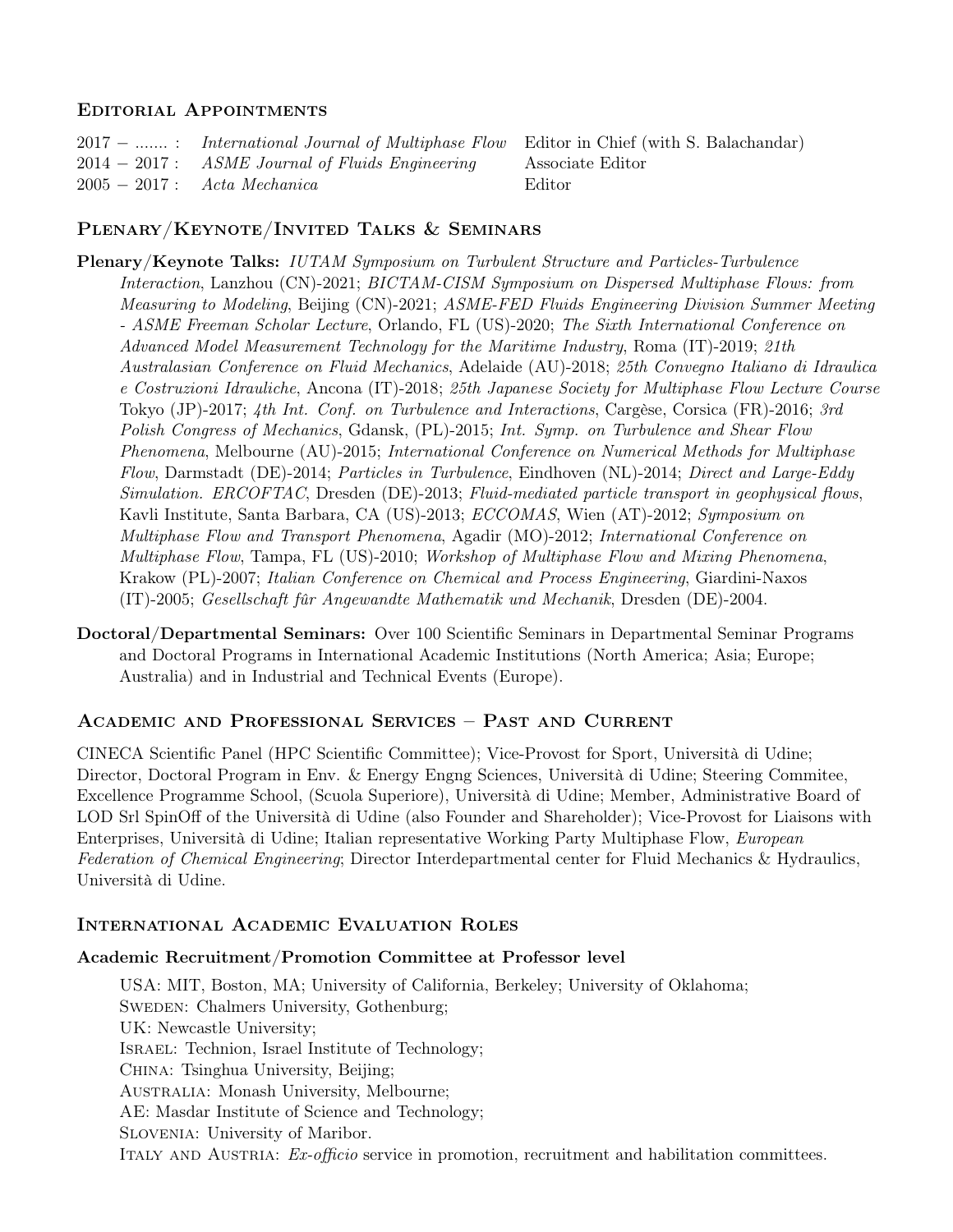International PhD Commitee: President/Principal Opponent/Rapporteur ( $\simeq 20$  PhD Defenses): France: INP Toulouse (3); Université de Poitiers (1); Université de Lorraine (1); Université Aix-Marseille (1). THE NETHERLANDS: TU Delft  $(3)$ , TU Eindhoven  $(1)$ Norway: Norwegian Technical University, Trondheim (4). Switzerland: EPFL, Lausanne (2); ETH Zürich (1). Sweden: Chalmers University, Göteborg (1); Lund University, Lund (1). Slovenia: University of Maribor (1). Germany: TU Dresden (1). ITALY AND AUSTRIA:  $Ex\text{-}officio$  service in PhD committees( $\simeq$  50 PhD Defenses).

Research Funds Evaluation Austrian Science Foundation; Christian Doppler Society; Estonian Science Foundation; European programmes: FP6 NEST; ISTC; Horizon 2020 ...; Agence Nationale pour la Recherche (ANR); Dutch Foundation for Fundamental Research on Matter (FOM); Israel Science Foundation (ISF); Italian Ministry of Research (PRIN/FIRB ...); Norway National Science Foundation; Swiss National Science Foundation; U.S. National Science Foundation; American Chemical Society; PRACE; POR/FESR; REPRISE (Italian Ministry for Research) ....

#### Journal papers, ISI Web of Science – Core Collection: 124 Entries, H-Index 31

- 125. P.H. Sichani, F. Zonta, and A. Soldati (2021) "Turbulent stratified flows at high Reynolds numbers", J. Fluid Mech. (To be submitted).
- 2021 124. M. Alipour, M. De Paoli, S. Ghaemi, and A. Soldati (2021) "Long non-axisymetric fibers in turbulent channel flow", *J. Fluid Mech.* (Re-submitted after review).
	- 123. X. Zhang, F. Zonta, Z. F. Tian, G.J. Nathan, R.C. Chin, and A. Soldati (2021) "Dynamics of semi- and neutrally-buoyant particles in thermally stratified turbulent channel flows", Int. J. Multiphase Flow, (Re-submitted after review).
	- 122. G. Soligo, A. Roccon and A. Soldati (2021) "What Numerical Simulations can tell us about turbulent dispersed flows with drops and bubbles – Freeman Scholar Lecture", ASME J. Fluids Eng., 143, 061103.
	- 121. S. Pirozzoli, M. De Paoli, F. Zonta, and A. Soldati (2021) "Towards the ultimate regime in Rayleigh-Darcy convection", J. Fluid Mech., 911, R4-13
	- 120. A. Roccon, F. Zonta, and A. Soldati (2021) "Energy budget in lubricated drag-reduced turbulent channel flow", J. Fluid Mech., 911, A37-36.
	- 119. H. Hajisharifi, C. Marchioli, and A. Soldati (2021) "Particle capture dy drops in turbulent flow", Phys. Rev. Fluids, 6, 024303.
- 2020 118. P.H. Sichani, C. Marchioli, F. Zonta, and A. Soldati (2020) "Shear effects on scalar transport in double diffusive convection", ASME J. Fluids Eng., 142: 121105.
	- 117. S. Balachandar, S. Zaleski, A. Soldati, G. Ahmadi, L. Bourouiba (2020) "Host-to-Host Airborne transmission as a multiphase flow problem for science-based social distance guidelines", *Int. J. Multiphase Flow*, **132**, 103439.
	- 116. S. Balachandar and A. Soldati (2020) "Multiphase flow community must have a role in predicting host-to-host airborne contagion", Int. J. Multiphase Flow, 132, 103440
	- 115. M. Alipour, M. De Paoli, and A. Soldati (2020) "Concentration-based Velocity Reconstruction of convective flows in Hele-Shaw cell", *Exp. Fluids*, **61**:195.
	- 114. G. Soligo, A. Roccon, and A. Soldati (2020) "Effect of surfactant-laden droplets on turbulent flow topology", Phys. Rev. Fluids, 5, 073606.
	- 113. M. De Paoli, M. Alipour, and A. Soldati (2020) "How non-Darcy effects influence scaling laws in Hele-Shaw convection experiments", J. Fluid Mech., 892, A41-15.
	- 112. G. Soligo, A. Roccon, and A. Soldati (2020) "Deformation of clean and surfactant-laden droplets in shear flow", Meccanica, 55, 371-386.
	- 111. D. Dotto, C. Marchioli, and A. Soldati (2020) "Deformation of flexible fibers in turbulent channel flow", Meccanica, 55, 343-356.
- 2019 110. C. Marchioli, H. Bhatia, G. Sardina, L. Brandt, and A. Soldati (2019) "Role of large-scale advection and small-scale turbulence on the vertical migration of gyrotactic swimmers", Phys. Rev. Fluids, 4, 124304.
	- 109. G. Soligo, A. Roccon, and A. Soldati (2019) "Breakage, coalescence and size distribution of surfactant laden droplets in turbulent flow", J. Fluid Mechanics, 881, 244-282.
	- 108. M. De Paoli, V. Giurgiu, F. Zonta, and A. Soldati (2019) "Universal behavior of scalar dissipation rate in confined porous media", Phys. Rev. Fluids, 4, 101501(R).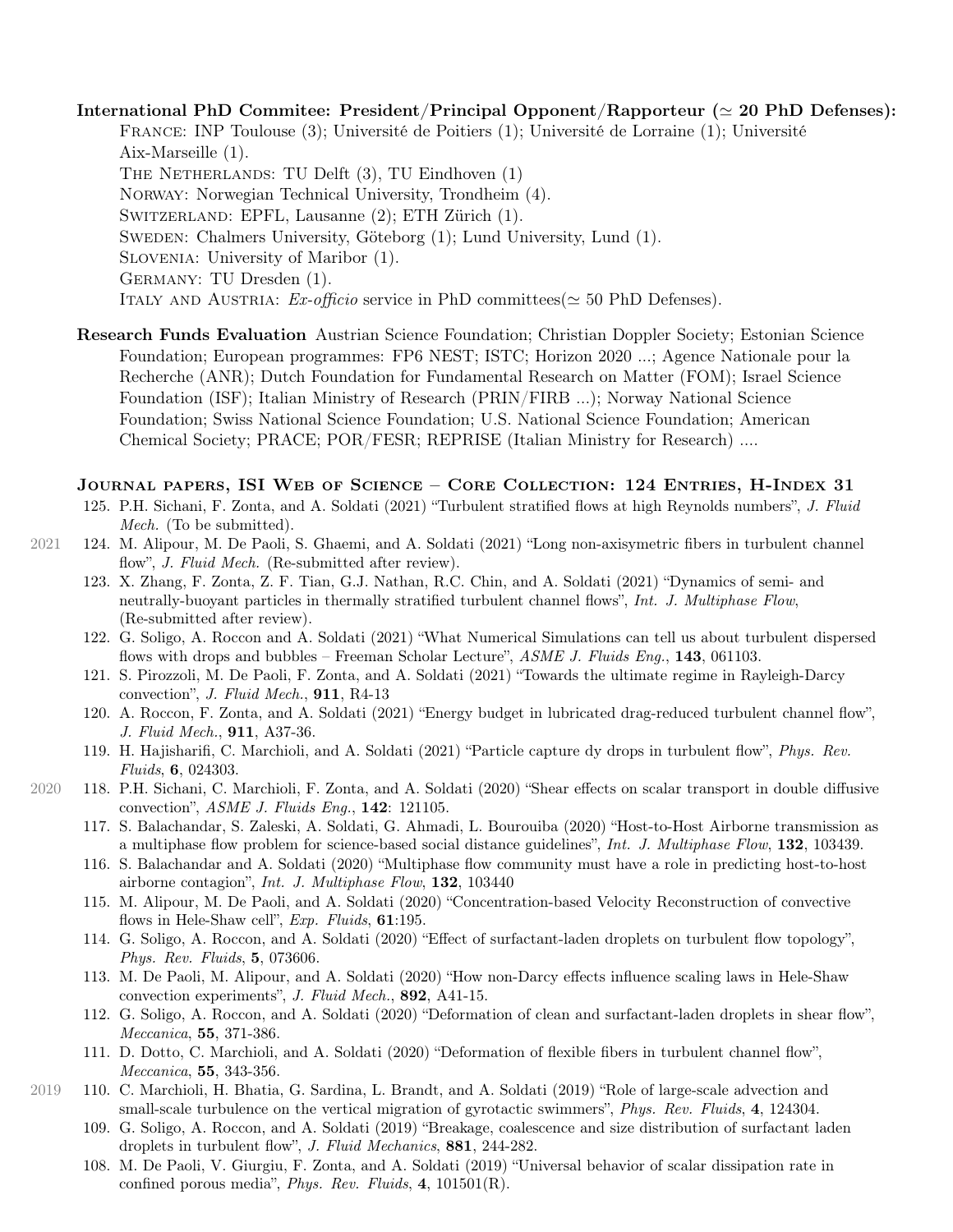- 107. M. Mashayekhpour, C. Marchioli, S. Lovecchio, E.N. Lay, and A. Soldati (2019) "Wind effect on gyrotactic micro-organism surfacing in free-surface turbulence", Adv. Wat. Res. 129, 328-337.
- 106. M. De Paoli, F. Zonta, and A. Soldati (2019) "Rayleigh-Taylor convective dissolution in confined porous media", Phys. Rev. Fluids, 4, 023502.
- 105. A. Roccon, F. Zonta, and A. Soldati (2019) "Turbulent drag reduction by compliant lubricating layer", J. Fluid Mechanics, 863, 1292-1311, R1.
- 104. G. Soligo, A. Roccon, and A. Soldati (2019) "Mass conservation-improved Phase Field Methods for turbulent multiphase flow simulation", Acta Mechanica, 230, 683-696.
- 103. G. Soligo, A. Roccon, and A. Soldati (2019) "Coalescence of surfactant-laden drops by a Phase Field Method", J. Comp. Phys., 376, 1292-1311.
- 2018 102. S. Ahmadi, A. Roccon, F. Zonta, and A. Soldati (2018) "Turbulent drag reduction in channel flow with viscosity stratified fluids", Computers & Fluids,  $176$ , 260-265
	- 101. F. Zonta and A. Soldati (2018) "Stably-stratified wall-bounded turbulence", Appl. Mech. Rev., 70, 040801-17.
	- 100. S. Ahmadi, A. Roccon, F. Zonta, and A. Soldati (2018) "Turbulent drag reduction by a near wall, surface-tension-active interface", Flow Turb. & Combustion, 100, 979-993.
	- 99. C. Marchioli, J. Ravnik, and A. Soldati (2018) "Application limits of Jeffery's Theory for elongated particle torques in turbulence: a DNS assessment", Acta Mechanica, 229, 827-839.
- 2017 98. A. Roccon, M. De Paoli, F. Zonta, and A. Soldati (2017) "Viscosity-modulated breakup and coalescence of large drops in bounded turbulence", Phys. Rev. Fluids 2, 083603.
	- 97. S. Lovecchio, F. Zonta, C. Marchioli, and A. Soldati (2017) "Thermal stratification hinders gyrotactic micro-organisms rising in free-surface turbulence", *Phys. Fluids*, **29**, 053302.
	- 96. W. Wu, G. Soligo, C. Marchioli, A. Soldati, and U. Piomelli (2017) "Particle resuspension by a periodically-forced impinging jet", J. Fluid. Mech., 820, 284-311.
	- 95. M. De Paoli, F. Zonta, and A. Soldati (2017) "Solute dissolution in anisotropic porous media: modelling convection regimes from onset to shutdown", Phys. Fluids, 29, 026601.
	- 94. G.A. Voth and A. Soldati (2017) "Anisotropic particles in Turbulence", Annu. Rev. Fluid Mech., 49:249-76.
- 2016 93. F. Zonta, M. Onorato and A. Soldati (2016) "Decay of gravity-capillary waves in air/water sheared turbulence", Int. J. Heat  $\mathcal B$  Fluid Flow, 61, 137-144.
	- 92. J. Lupše, M. Campolo, A. Soldati (2016) "Modelling soot deposition and monolith regeneration for optimal design of automotive DPFs", Chem. Eng. Sci., 151, 36-50.
	- 91. M. De Paoli, F. Zonta, and A. Soldati (2016) "Influence of anisotropic permeability on convection in porous media: Implications for geological  $CO_2$  sequestration", *Phys. Fluids*, **28**, 056601.
	- 90. L. Scarbolo, F. Bianco, and A. Soldati (2016) "Dynamics of a swarm of large droplets in a turbulent channel flow", Eur. J. Mechanics B/Fluids, 55, 294-299
- 2015 89. N. Pettarin, M. Campolo and A. Soldati (2015) "Short term prediction of odor dispersion in urban environment", Atmospheric Environment, 122, 74-82.
	- 88. F. Zonta, A. Soldati and M. Onorato (2015) "Gravity-capillary waves growth and spectra in countercurrent air/water turbulent flow", J. Fluid. Mech.,  $777$ , 245-259.
	- 87. L. Scarbolo, F. Bianco, and A. Soldati (2015) "Coalescence and breakup of large droplets in turbulent channel flow", Phys. Fluids, 27, 073302.
	- 86. C. Marchioli, and A. Soldati (2015) "Turbulent breakage of ductile aggregates", Phys. Rev. E 91, 053003
	- 85. L. Scarbolo and A. Soldati (2015) "Wall drag modification by large deformable droplets in turbulent channel flow", *Computers & Fluids* **113**, 87-92.
	- 84. N. Aksel, H. Irschik, A. Soldati, G. J. Weng, F. Ziegler (2015) " Review and perspective in mechanics", Acta Mechanica 226, 977.
	- 83. M. Campolo, M. Simeoni, R. Lapasin, A. Soldati (2015) "Turbulent drag reduction by bio-polymers in large scale pipes", ASME J. Fluids Eng. 137, 041102.
	- 82. S. Lovecchio, F. Zonta, and A. Soldati (2015) "Upscale energy transfer and flow topology in free surface turbulence", Phys. Rev. E 91, 033010.
	- 81. M. Bäbler, L. Biferale, L. Brandt, U. Feudel, K. Guseva, A. Lanotte, C. Marchioli, F. Picano, G. Sardina, A. Soldati, F. Toschi (2015) "Numerical simulations of aggregate breakup in bounded and unbounded turbulent flows", J. Fluid. Mech. 766, 104-128.
	- 80. A. Capone, G.P. Romano, A. Soldati (2015) "Experimental investigation on interactions among fluid and rod-like particles in a turbulent pipe jet by means of Particle Image Velocimetry" Exp. Fluids 56:1
- 2014 79. K.D. Nguyen, J. T. Jenkins & A. Soldati (2014) "Preface to Symposium THESIS-2013: Two-Phase Modeling of Sediment Dynamics", Adv. Wat. Res. 72, 1-2.
	- 78. S. Lovecchio, F. Zonta and A. Soldati (2014) "Influence of thermal stratification on the surfacing and clustering of floaters in free surface turbulence", Adv. Wat. Res. 72, 22-31.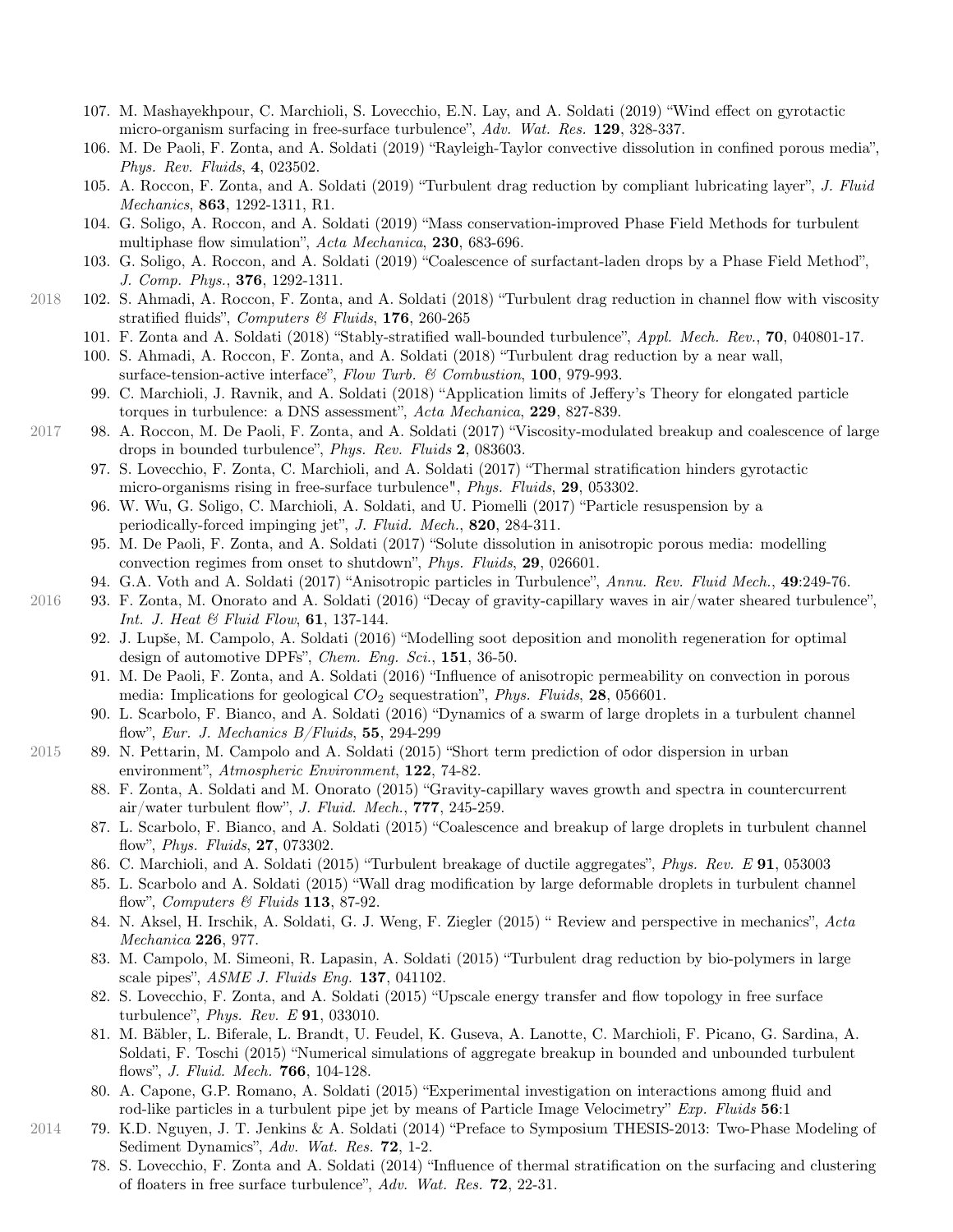- 77. C. Bosshard, A. Dehbi, M. Deville, E. Leriche, R. Puragliesi and A. Soldati (2014) "Large eddy simulation of particulate flow inside a differentially heated cavity", Nucl. Eng. & Des. 267, 154-163.
- 76. C. Marchioli, M.V. Salvetti, S. Chibbaro and A. Soldati (2014) "Conditional Lagrangian error in a priori Large Eddy Simulation of particles in turbulent bounded flows", J. of Turbulence 15, Vol. 1, 22-33.
- 75. F. Zonta and A. Soldati (2014) "Effect of temperature dependent fluid properties on heat transfer in turbulent mixed convection", ASME J. Heat Transfer 136, 022501. ASME J. Heat Transfer 136, 022501.
- 2013 74. S. Lovecchio, C. Marchioli and A. Soldati (2013) "Time persistency of floating particle clusters in free-surface turbulence" Phys. Rev. E 88, 033003.
	- 73. F. Zonta, C. Marchioli and A. Soldati (2013) "Turbulence, particle dynamics and deposition in swirled pipe flow", *Int. J. Multiphase Flow* 56, 172-183.
	- 72. H.I. Andersson and A. Soldati (2013) "Anisotropic particles in turbulence: Status and Outlook", Acta Mechanica 224 2219-2223.
	- 71. C. Marchioli and A. Soldati (2013) "Rotation statistics of fibers in wall shear turbulence", Acta Mechanica 224 2311-2329.
	- 70. C. Bosshard, A. Dehbi, M. Deville, E. Leriche, R. Puragliesi and A. Soldati (2013) "Large eddy simulation of the differentially heated cubic cavity flow by the spectral element method" Computers and Fluids 86, 210-227.
	- 69. Campolo, M. Curcio, F. and A. Soldati (2013) "Minimal perfusion flow for osteogenic growth of mesenchymal stem cells on lattice scaffolds", AIChE J. 59, 3131-3144.
	- 68. A. Capone, A. Soldati and G.P. Romano (2013) "The effect of Reynolds number on mixing and entrainment of turbulent round jets", Exp. Fluids 54, art. no. 1434.
	- 67. S. S. Dearing, M. Campolo, A. Capone, and A. Soldati (2013) "Phase discrimination and object fitting to measure fibers distribution and orientation in turbulent pipe flows", Exp. Fluids 54, art. no. 1419.
	- 66. L. Scarbolo, M. Sbragaglia, P. Perlekar, D. Molin, A. Soldati, F. Toschi (2013) "Unified framework for a side-by-side comparison of different multicomponent algorithms: lattice Boltzmann vs. phase field model", J. Comp. Phys. 239, 263-279.
- 2012 65. A. Soldati, and C. Marchioli (2012) "Sediment transport in steady turbulent boundary layers: Potentials, limitations, and perspectives for Lagrangian tracking in DNS and LES", Adv. Wat. Res., 24, 18-30.
	- 64. E. Pitton, C. Marchioli, V. Lavezzo, A. Soldati and F. Toschi (2012) "Anisotropy in Pair Dispersion of Inertial Particles in Turbulent Channel Flow", Phys. Fluids, 24, 073305.
	- 63. F. Zonta, M. Onorato and A. Soldati (2012) "Turbulence and internal waves in stably-stratified channel flow with temperature-dependent fluid properties", J. Fluid Mech, 697, 175-203.
	- 62. F. Bianco, C. Marchioli, M.V. Salvetti, S. Chibbaro and A. Soldati (2012) "Intrinsic sub-grid scale error in a priori Large Eddy Simulation of particles in turbulent bounded flows", Phys. Fluids, 24, 045103 (Cover).
	- 61. F. Zonta, C. Marchioli and A. Soldati (2012) "Modulation of forced convection turbulent flow by anisotropic temperature-dependent viscosity", J. Fluid Mech., 697, 150-174.
	- 60. Molin, D., C. Marchioli and A. Soldati (2012) "Direct numerical simulation of momentum-coupled turbulent bubbly flow in vertical channel", Int. J. Multiphase Flow, 42, 80-95.
	- 59. Campolo, M., Molin, D., N. Rawal, and A. Soldati (2012) "Protocols to compare infusion distribution of wound catheters" , Medical Eng. & Phys, 34, 326-332.
- 2011 58. R. Puragliesi, A. Dehbi, E. Leriche, A. Soldati, and M.O. Deville (2011) "DNS of buoyancy driven flows and Lagrangian particle tracking in a square cavity at high Raileygh numbers", Int. J. Heat & Fluid Flow,  $32$ , 915-931.
	- 57. F. Zonta, C. Marchioli and A. Soldati (2011) "Time behavior of heat fluxes in thermally-coupled dispersed particle flows", Acta Mechanica, 218 367-373.
	- 56. A. Soldati, M. Campolo, F. Sbrizzai (2010) "Modeling nano-particle deposition in diesel engine filters", Chem.  $Eng.~ Sci., 65~6443\AA R6451.$
	- 55. Lavezzo, V., Soldati, A., Geraschenko, S., Waarhaft, Z. and L. Collins (2010) "On the role of gravity and shear on inertial particle accelerations in near-wall turbulence", J. Fluid Mech., 658 229-246.
	- 54. Marchioli, C., Fantoni, M. and A. Soldati (2010) "Influence of wall turbulence on orientation, dispersion and deposition of elongated fibers", Phys. Fluids, 22, 033301.
	- 53. R. IJzermans, M.W. Reeks, E. Meneguz, M. Picciotto and A. Soldati (2009) "Measuring segregation of inertial particles in turbulence by full Lagrangian approach" Phys. Rev. E, 80, 015302.
	- 52. A. Soldati and C. Marchioli (2009) "Physics and modelling of turbulent particle deposition and entrainment: review of a systematic study", Int. J. Multiphase Flow, 35, 827-839.
	- 51. M. Campolo, M. Andreoli and A. Soldati (2009) "Computation of reacting turbulent flow in an aerospace micro-rocket" Microfluidics and Nanofluidics, 6, 881-898.
	- 50. V. Lavezzo, R. Verzicco and A. Soldati (2009) "Ekman pumping and intermittent particle resuspension in a Direct Numerical Simulation of an unbaffled stirred tank" Chem. Eng. Res. Des. 87, 557-564.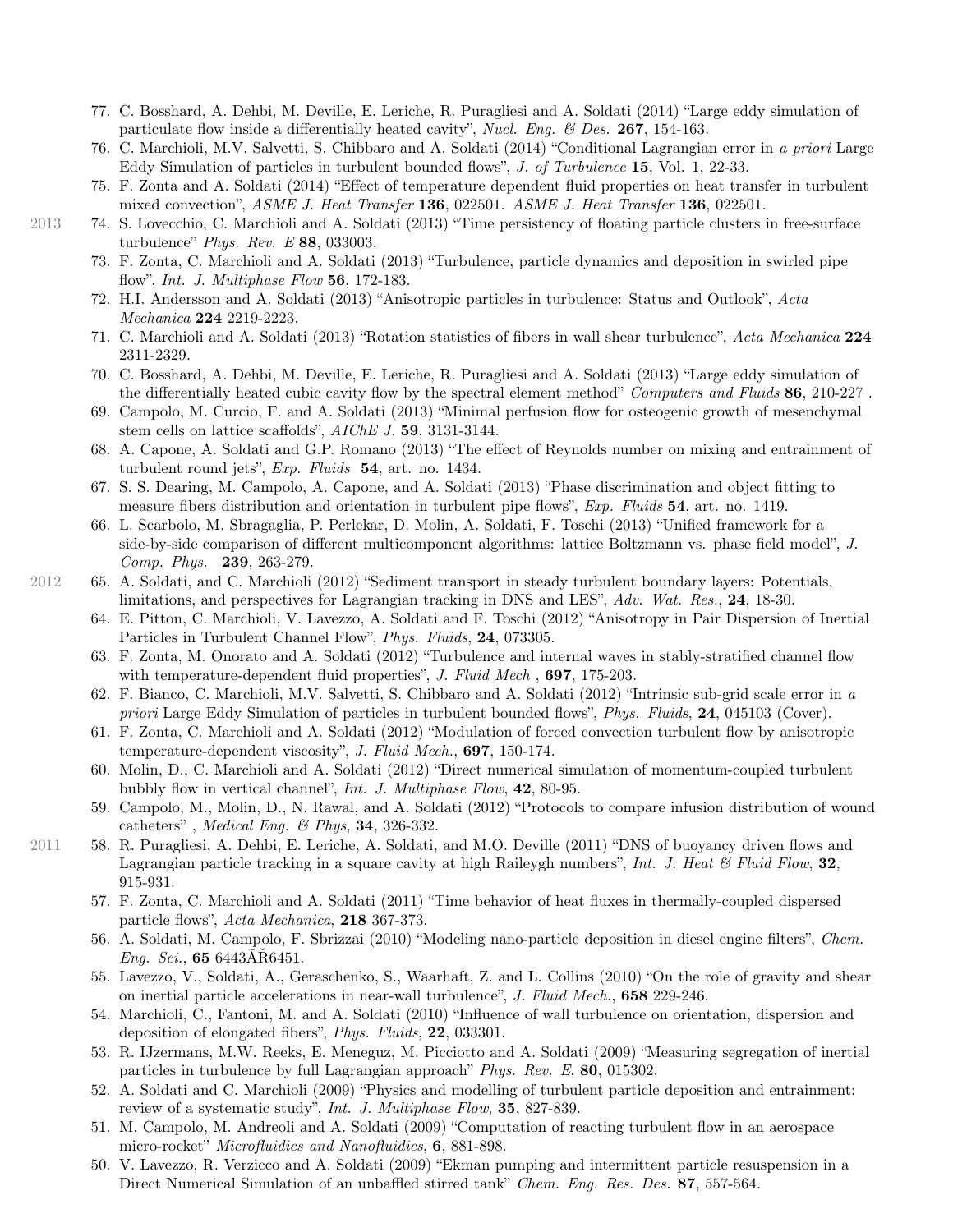- 49. F. Sbrizzai, R. Verzicco and A. Soldati (2009) "Turbulent flow and dispersion of inertial particles in a confined jet issued by a long cylindrical pipe", Flow Turb.  $\mathcal C$  Combustion, 82, 1-23.
- 48. C. Marchioli, M.V. Salvetti and A. Soldati (2008) "Appraisal of Energy Recovering Sub-grid Scale Models for Large Eddy Simulation of Turbulent Dispersed Flows", Acta Mech., 201, 277-296.
- 47. C. Marchioli, A. Soldati, J.G.M. Kuerten, B. Arcen, A. Tanière, G. Goldensoph,K.D. Squires, M.F. Cargnelutti and L.M. Portela (2008) "Statistics of particle dispersion in Direct Numerical Simulations of wall-bounded turbulence: results of an international collaborative benchmark test", Int. J. Multiphase Flow, 34, 879-893.
- 46. M. Campolo, A. Cremese and A. Soldati (2008) "Controlling particle dispersion in a transverse jet by synchronized injection", AIChE J., 54, 1975-1986.
- 45. C. Marchioli, M.V. Salvetti and A. Soldati (2008) "Some issues concerning Large-Eddy Simulation of inertial particle dispersion in turbulent bounded flows", Phys. Fluids, 20 040603.
- 44. F. Zonta, C. Marchioli and A. Soldati (2008) " Direct Numerical Simulation of Turbulent Heat Transfer Modulation in Micro-Dispersed Channel Flow," Acta Mech., 195 305-326.
- 43. M. Campolo, M. Andreoli, L. Tognotti and A. Soldati (2007) "Modelling of a multiphase reacting turbulent jet: application to supersonic carbon injection in siderurgic furnaces", Chem. Eng. Sci., 62 4439-4458.
- 42. C. Marchioli, M. Fantoni and A. Soldati (2007) "Influence of added mass on high rise velocity of light particles in cellular flow field: A note on the paper of Maxey (1987)" Phys. Fluids 19 098101
- 41. C. Marchioli, V. Armenio and A. Soldati (2007) "Simple and accurate interpolation scheme for particle tracking in curvilinear grids", Computers and Fluids, 36, 1187-1198.
- 40. C. Marchioli. M. Picciotto and A. Soldati (2007) "Influence of gravity on particle wall segregation in vertical/horizontal turbulent channel flows", *Int. J. Multiphase Flow*, **32**, 227-251.
- 39. M. Picciotto, C. Marchioli, and A. Soldati (2006) "Lagrangian Timescale and Statistics for particle dispersion in wall bounded flows" *J. of Turbulence*, 7, N60.
- 38. C. Marchioli, M.V. Salvetti, E. Armenio, and A. Soldati (2006) "Mechanisms for deposition and resuspension of particles in turbulent flow over wavy interfaces", Phys. Fluids, 18 Art.025102.
- 37. F. Sbrizzai, V. Lavezzo, R. Verzicco, M. Campolo and A. Soldati (2006) "DNS of Turbulence Dispersion of Inertial Particles in a Stirred Tank Reactor", Chem. Eng. Sci., 61, 2843-2851.
- 36. M. Picciotto, C. Marchioli and A. Soldati (2005) "Characterization of near-wall accumulation regions for inertial particles in turbulent boundary layers", Phys. Fluids, 17 Art.098101.
- 35. F. Sbrizzai, E. Faraldi, and A. Soldati (2005) "Appraisal of 3D Numerical Simulation for sub-micron particle behavior in a microporous ceramic filter", Chem Eng Sci., 60, 6551-6563.
- 34. A. Giusti, F. Lucci, and A. Soldati (2005) "Influence of the lift force in direct numerical simulation of upward/downward turbulent channel flow laden with surfactant contaminated microbubbles," Chem Eng. Sci., 60, 6176-6187.
- 33. M. Campolo, G.M. Degano, L. Cortelezzi, and A. Soldati (2005) "Influence of Jet Inlet Conditions on Time-Average Behavior of Transverse Jets", AIAA J., 43, 1549-1555.
- 32. A. Soldati (2005) "Particles turbulence interactions in boundary layers", J. Appl. Math.  $\&$  Mech ZAMM, 85, 683-699 (Solicited Review Paper).
- 31. M. Picciotto, C. Marchioli, M. Reeks and A. Soldati (2005)"Statistics of velocity and preferential accumulation of micro-particles in boundary layer turbulence" Nucl. Eng.  $\&$  Des., 235, 1239-1249
- 30. M. Campolo, M.V. Salvetti, and A. Soldati (2005) "Mechanisms for Microparticle Dispersion in a jet in crossflow", AIChE J. 51, 28-43.
- 29. M. Campolo and A. Soldati (2004) "Numerical evaluation of mixing time in a tank reactor stirred by a magnetically driven impeller", Ind. Eng. & Chem. Res., 43, 6836-6846.
- 28. F. Sbrizzai, R. Verzicco. M.F. Pidria and A. Soldati (2004) " Mechanisms for Selective Radial Dispersion of Microparticles in the Transitional Region of a Confined Turbulent Round Jet", Int. J. Multiphase Flow, 30, 1389-1417.
- 27. C. Marchioli, A. Giusti, M.V. Salvetti, and A. Soldati (2003) "Direct Numerical Simulation of Particle Wall Transfer and Deposition in Upward Turbulent Pipe Flow, Int. J. Multiphase Flow, 29, 1017-1038.
- 26. M. Campolo, P. Andreussi, and A. Soldati (2002) "Flood forecasting in the river Arno, J. Hydrol. Sci, 48, 381-398.
- 25. M. Campolo, F. Sbrizzai, and A. Soldati (2003) "Time dependent fluid dynamics and Lagrangian tracking to model mixing in Rushton-impeller baffled-tank reactor", Chem. Eng. Sci, 58, 1615-1629.
- 24. C. Narayanan, D. Lakehal, L. Botto, and A. Soldati (2003) "Mechanisms of particle deposition in a fully-developed turbulent open channel flow", Phys. Fluids, 15, 763-775.
- 23. A. Soldati (2003) "Cost/efficiency analysis of a wire-plate ESP with an advection diffusion equation for turbulent particle transport", Aerosol Sci. and Technol., 37, 171-182.
- 22. C. Marchioli and A. Soldati (2002) "Mechanisms for Particle Transfer and Segregation in Turbulent Boundary Layer", J. Fluid Mech., 468, 283-315.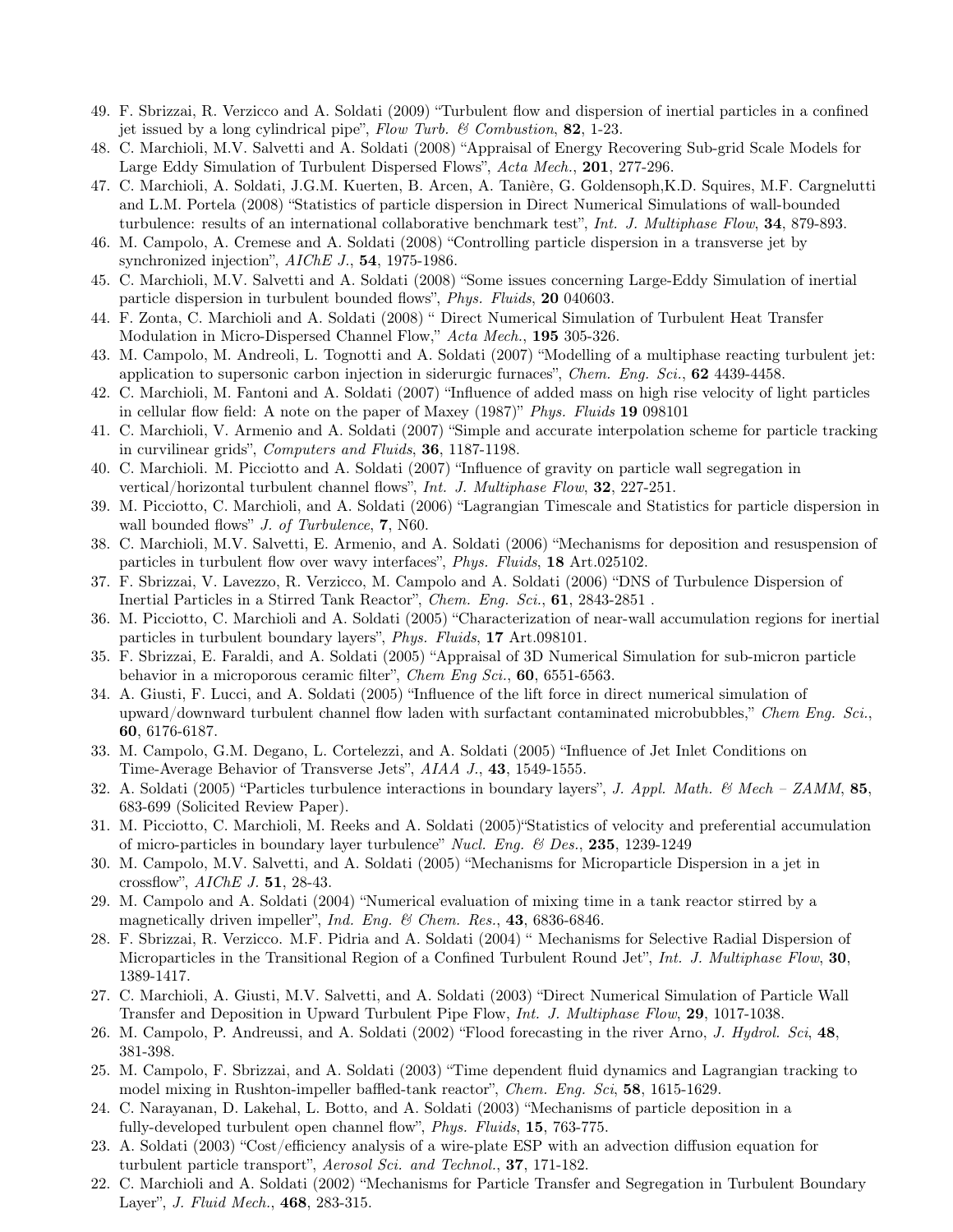- 21. F. Beux, A. Iollo, M.V. Salvetti, and A. Soldati (2002) "Analytical approximation and proper orthogonal decomposition for efficient computations of electrostatic fields in wire-plate precipitators", IEEE Trans. Ind. Appl., 38, 858-865.
- 20. M. Campolo, P. Andreussi, and A. Soldati (2002) "Water quality control in the river Arno", Water Research, 36, 2674-2681.
- 19. A. Soldati, (2002) "Influence large-scale streamwise vortical EHD flows on wall turbulence," Int. J. Heat Fluid Flow, 23 441-443.
- 18. M. Campolo and A. Soldati (2002) "Appraisal of Fluid Dynamic Efficiency of Retreated-Blade and Turbofoil Impellers in Industrial Size CSTR", Ind. Eng. & Chem. Res. 41 1370-1377.
- 17. M. Campolo, A. Paglianti, and A. Soldati (2002) "Fluid Dynamic Efficiency and Scale-Up of a Retreated Blade Impeller CSTR", Ind. Eng. & Chem. Res. 41 164-172.
- 16. S. Cerbelli, A. Giusti, and A. Soldati (2001) "ADE approach to predicting particle dispersion in wall bounded turbulent flows", *Int. J. Multiphase Flow*, **27**, 1861-1879.
- 15. F. Beux, A. Iollo, M.V. Salvetti and A. Soldati, (2001) "Approximation and reconstruction of the electrostatic field in wire-plate precipitators by a low-order model," J. Comp. Phys., 170 893-916
- 14. A. Serra, M. Campolo and A. Soldati (2001) "Time-dependent finite volume simulation of the turbulent flow field in a free-surface CSTR," Chem. Engng Sci., 56, 2715-2720 .
- 13. A. Soldati (2000) "On the effects of electrohydrodynamic flows and turbulence on aerosol transport and collection in wire-plate electrostatic precipitators", J. Aerosol Sci., 31, 293-305.
- 12. M. Campolo, A. Soldati, and P. Andreussi (1999) "Forecasting river flow rate during low-flow periods using neural network", Water Resour. Res., 35, 3547-3552.
- 11. M. Campolo, P. Andreussi, and A. Soldati (1999) "River flood forecasting with a neural network model", Water Resour. Res., 35, 1191-1197.
- 10. A. Soldati, and S. Banerjee (1998) "Turbulence modification by large-scale organized electrohydrodynamic flows," Phys. Fluids, 10, 1742-1756.
- 9. L. Chittaro, R. Ranon, and A. Soldati (1998) "Introducing deviations and multiple abstraction levels in fault diagnosis of fluid tranfer systems", Artif. Intell. Eng., 9, 355-373.
- 8. A. Soldati, M. Casal, P. Andreussi, and S. Banerjee (1997) "Lagrangian simulation of turbulent particle dispersion in electrostatic precipitators", AIChE J., 43, 1403-1413.
- 7. A. Paglianti, M. Giona, and A. Soldati (1996) "Characterization of subregimes in two-phase slug flow", Int. J. Multiphase Flow, 22, 783-796.
- 6. A. Soldati, A. Paglianti, and M. Giona, (1996) "Identification of two-phase flow regimes via diffusional analysis of experimental time-series", Exp. Fluids, 21, 151-160.
- 5. A. Soldati, and P. Andreussi (1996) "The influence of coalescence on droplet transfer in vertical annular flow", Chem. Engng Sci., 51, 353-363.
- 4. A. Soldati, P. Andreussi, and S. Banerjee (1995) "Direct simulation of turbulent particle transport in electrostatic precipitators - Reply". AIChE J., 41, 739-740.
- 3. M. Giona, A. Paglianti, and A. Soldati, (1994) "The application of diffusional techniques in time-series analysis to identify complex fluid dynamic regimes", Fractals, 2, 503-520.
- 2. M. Giona, A. Paglianti, and A. Soldati, (1994) "Diffusional Analysis of Intermittent Two-Phase Flow Transitions", Fractals, 2, 265-268.
- 1. A. Soldati, P. Andreussi, and S. Banerjee, (1993) "Direct simulation of turbulent particle transport in electrostatic precipitators", AIChE J., 39, 1910-1919.

#### Books

- D1 P. Andreussi e A. Soldati Fluidodinamica di Processo, Third Ed. (2010) Forum University Press, Udine, Italy; Second Ed. (2000) Edizioni ETS, Pisa, Italy; First Ed. (1996) Forum University Press, Udine, Italy.
- D2 A. Karagozian, L. Cortelezzi, and A. Soldati (Eds.) (2003) Manipulation and Control of Jets in Cross-Flow Springer Verlag, New York-Wien, 360 pp.
- D3 A. Soldati and R. Monti (Eds.) (2001) Turbulence Structure and Modulation, Springer Verlag, New York-Wien, 320 pp.